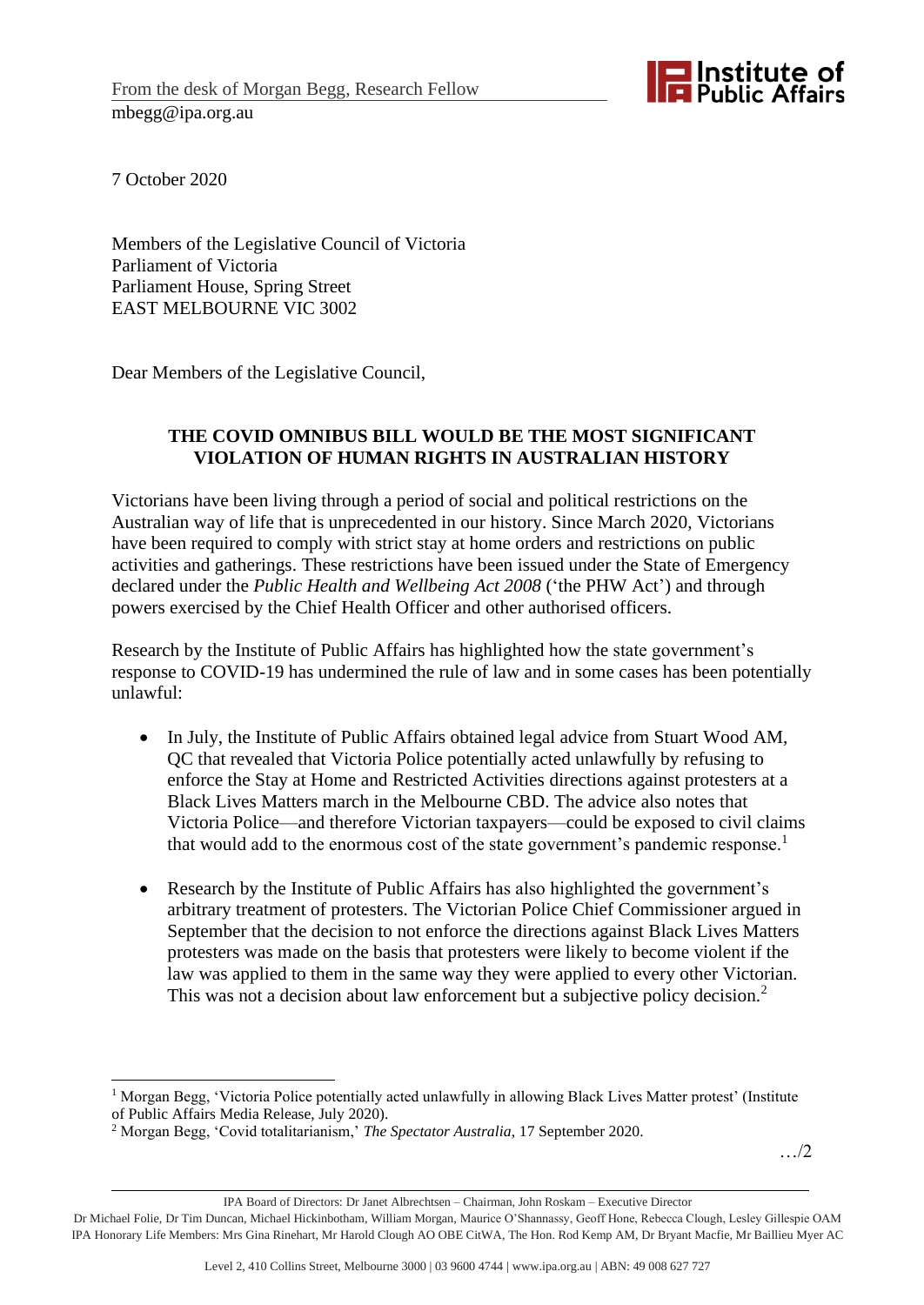- Research by the Institute of Public Affairs has demonstrated that the arrest of Ballarat woman Zoe Buhler was probably unlawful because posting a political opinion on social media about a lockdown protest does not constitute the criminal offence of incitement.<sup>3</sup>
- Research by the Institute of Public Affairs has highlighted the excessive restrictions which have not been proportionate to the public health risk. In April, the Institute of Public Affairs highlighted how emergency powers were being used to issue social and economic restrictions which exceeded social distancing requirements, and that Victoria was the jurisdiction which was by far the most draconian in its response.<sup>4</sup> These restrictions included unnecessary bans on solitary recreational activities such as golfing or fishing, and inconsistent treatment of social visits to immediate family members, which was banned, and intimate visits to partners, which was allowed.

Economic analysis by the Institute of Public Affairs published in September estimated that 260,000 Victorians will be put out of work as a direct result of the state government's *Roadmap*, in addition to the 432,000 Victorians who have already lost their jobs because of the lockdown restrictions put in place since March. The total of just under 700,000 unemployed Victorians is equivalent to one-fifth of the entire Victorian workforce.<sup>5</sup>

It is clear that the concept of shared sacrifice has been completely discarded in Victoria. Research by the Institute of Public Affairs has highlighted how the private sector has paid the costs of the harsh lockdown measures while the public sector has been relatively insulated from the effects of the restrictions. A survey commissioned by the Institute of Public Affairs in May found at least 60% of Australians between the ages of 18 and 34 have either lost their job or had their pay or hours cut, while the Victorian government gave public sector workers a 2% pay rise plus an additional 'mobility payment' worth between \$757 and \$2,800 each.<sup>6</sup> This has also been illustrated by how the restrictions have shut down private sector gardeners and mowers, while leaving local council gardeners and mowers free to continue operating.

A perception shared by many Victorians is that the State of Emergency has given the authorities licence to harshly enforce laws in a not proportionate manner as they relate to the emergency directions and have raised serious questions about potential abuses of power.

It is in this context that the Victorian state government has introduced the *COVID-19 Omnibus (Emergency Measures) and Other Acts Amendment Bill 2020* ('the COVID Omnibus Bill'). The state government is seeking to give itself the power until 26 April 2021 to appoint any person to be an authorised officer to exercise emergency powers, and to give these authorised officers the additional power to detain 'high risk' individuals for an effectively indefinite period of time.

Institute of Public Affairs research and analysis has identified that the COVID Omnibus Bill is the most significant violation of human rights in Australian history for three key reason:

<sup>3</sup> Morgan Begg, 'Covid totalitarianism,' *The Spectator Australia*, 17 September 2020.

<sup>4</sup> Morgan Begg, 'States of Emergency: An Analysis of COVID-19 Petty Restrictions' (Institute of Public Affairs Research Report, April 2020).

<sup>5</sup> Cian Hussey, '260,000 jobs destroyed by Daniel Andrews' *Roadmap*' (Institute of Public Affairs Media Release, 8 September 2020).

<sup>6</sup> Cian Hussey, 'We're not all in this together,' *The Spectator Australia*, 10 August 2020.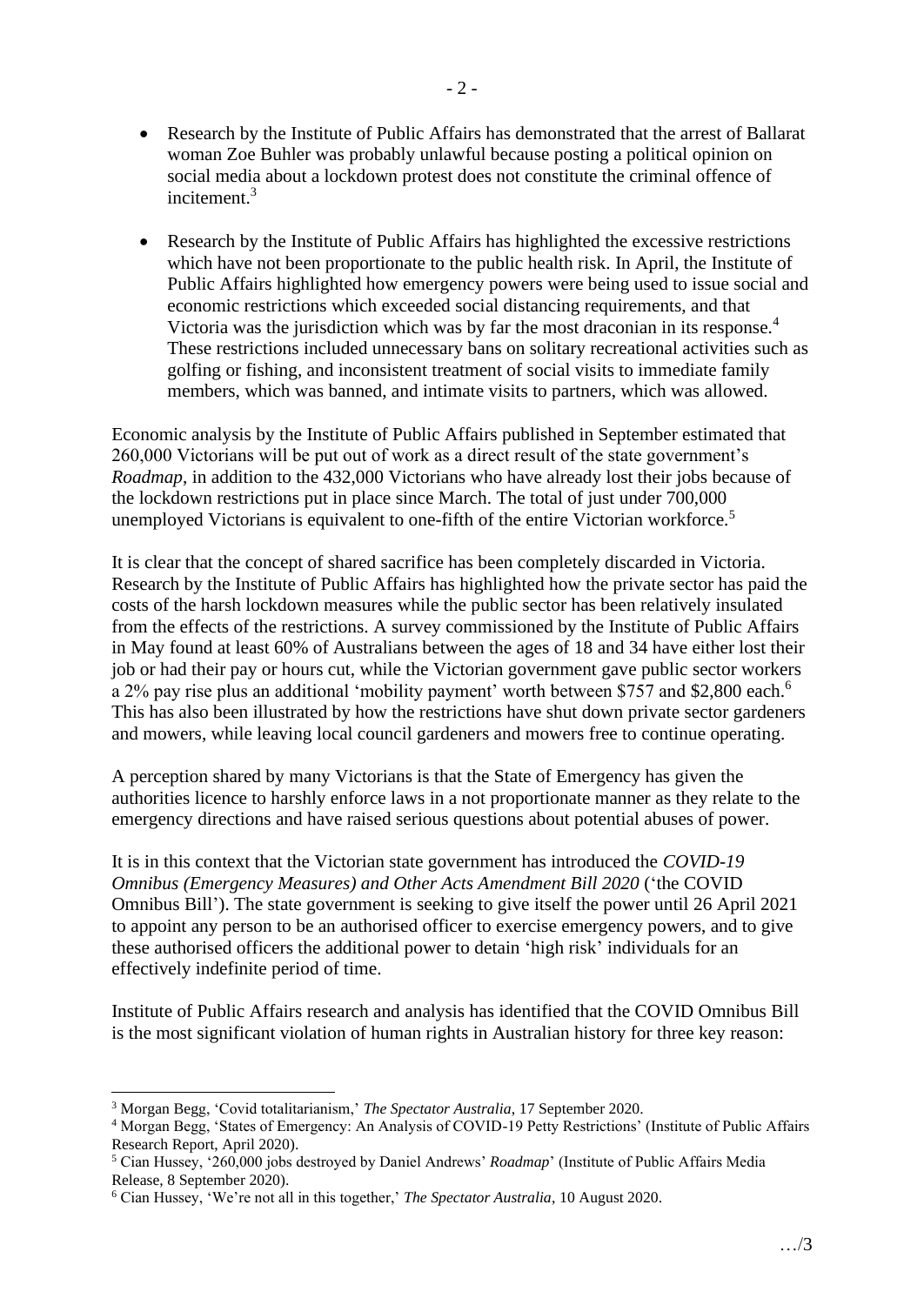- 1) The COVID Omnibus Bill would give the Secretary of the Department of Health and Human Services the ability to appoint any person to be an 'authorised officer' who would have the authority to exercise arbitrary and draconian powers without accountability or oversight,
- 2) The COVID Omnibus Bill would give authorised officers the power to indefinitely detain Victorians based on subjective criteria, and
- 3) The COVID Omnibus Bill would abolish the ancient right of *habeas corpus*.

The Legislative Assembly introduced the COVID Omnibus Bill on 17 September 2020 and passed it on 18 September 2020. It is alarming that the Legislative Assembly introduced and passed legislation of this nature in less than two full sitting days. The Institute of Public Affairs notes that the Legislative Council is not scheduled to sit until 13 October 2020. Before that time each member of the Legislative Council should consider whether they want to be responsible for the most significant violation of human rights in Australian history.

## **1) The COVID Omnibus Bill would give the Secretary of the Department of Health and Human Services the ability to appoint any person to be an 'authorised officer' who would have the authority to exercise arbitrary and draconian powers without accountability or oversight**

Under section 30 of the PHW Act, authorised officers are appointed by the Secretary of the Department of Health to exercise the powers under the PHW Act as per directions issued by the Secretary. The PHW Act currently limits the appointment of authorised officers to public servants who fall under Part 3 of the *Public Administration Act 2004*, but does not include any person unless the Secretary is satisfied that the person is suitably qualified or trained to be an authorised officer for the purposes of the PHW Act.

Where a State of Emergency has been declared under section 198 of the PHW Act, the Chief Health Officer can confer additional authority on authorised officers to exercise 'emergency powers.' The emergency powers, defined under section 200 of the PHW Act, include the power to detain or restrict the movement of any person or group of people in the emergency area; prevent any person from entering the emergency area; or give any other direction that the authorised officer considers is reasonably necessary to protect public health.

The COVID Omnibus Bill would dramatically expand the power of the Secretary to appoint authorised officers under section 30 of the PHW Act by inserting into the PHW Act the following provision under section 250:

Section 30 has effect as if the following subsection were inserted after section 30(1)—

(1A) In addition to the persons who may be appointed under subsection (1), the Secretary by instrument may appoint any of the following to be an authorised officer for the purposes of this Act—

- (a) a person the Secretary considers appropriate base on the person's skills, attributes, experience or otherwise;
- (b) a person included in a prescribed class of person.

The power to appoint authorised officers would be unlimited and entirely at the discretion of the Secretary, who is only required to be satisfied that a person possesses the right 'attributes'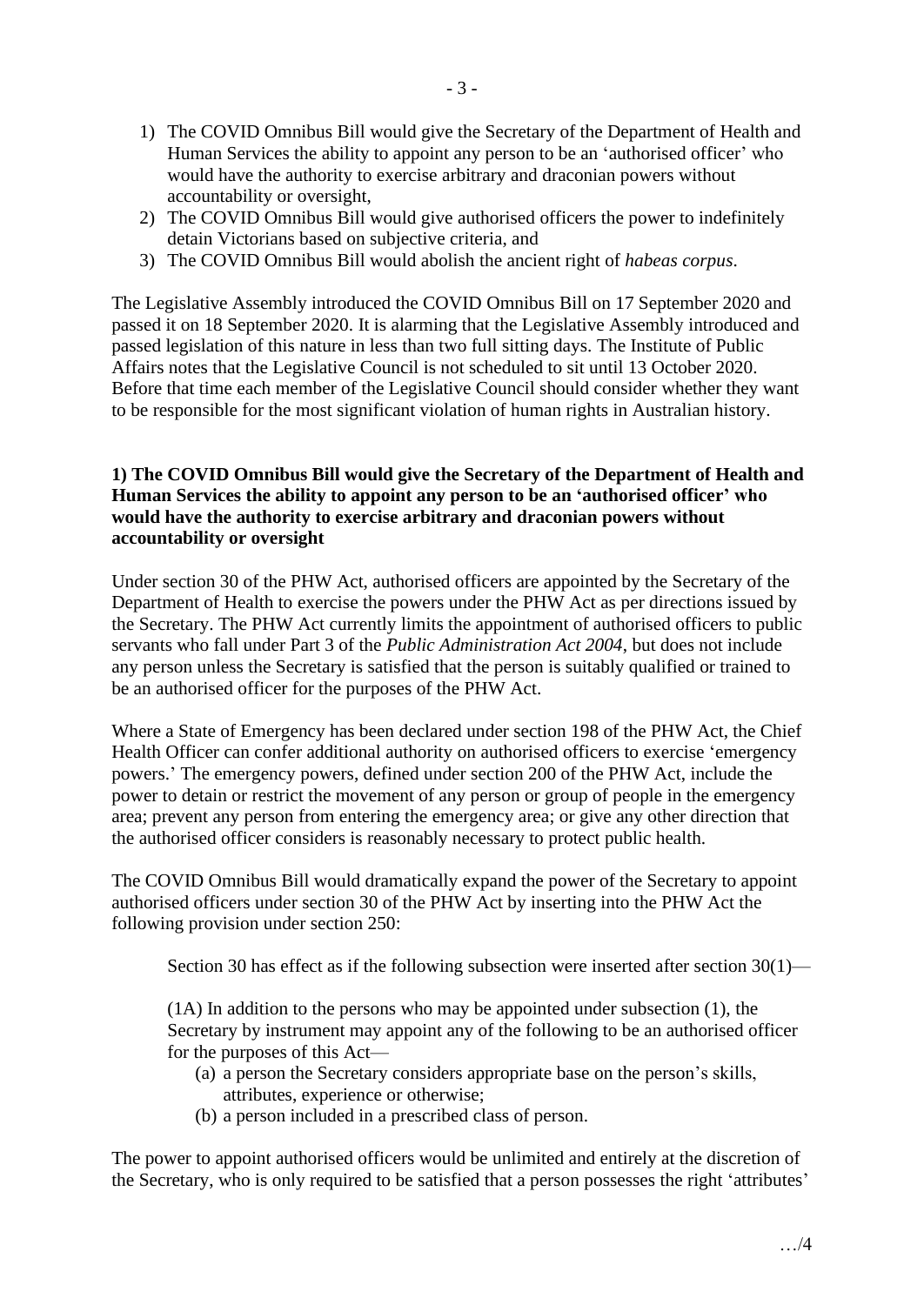or 'otherwise'. There is no requirement that the authorised officer would be trained or qualified in health control issues in any way.

Any person could be designated to exercise the powers of authorised officers, including multicultural community leaders. Jill Hennessy, the Attorney-General of Victoria, said 'leaders' of multicultural community organisations are specifically intended to be the kinds of people that would be suitable for appointment as an authorised officer. In Parliament on 17 September 2020, the Attorney-General stated in her Second Reading Speech to the COVID Omnibus Bill that the Secretary would be 'able to appoint individual employees of the Aboriginal Controlled Community Organisations' and 'individuals from appropriate multicultural health organisations' to assist, and where relevant and needed, to enforce public health directions. The creation of a separate class of Victorians on the basis of their racial or cultural identity is radical and unprecedented in this State.

## **2) The COVID Omnibus Bill would give authorised officers the power to indefinitely detain Victorians based on subjective criteria**

Ordinarily, a person can be arrested by the police under a warrant or under reasonable suspicion that the person has committed a serious criminal offence, and only for the purposes of bringing the detained person before a magistrate. <sup>7</sup> The COVID Omnibus Bill seeks to dramatically expand the circumstances in which a person can be detained for an effectively indefinite period of time for suspected breaches (including possible future breaches) of health regulations, which would themselves not normally amount to serious criminal offences.

The present scope of an authorised officers' power to detain any person for a public health purpose is already excessively broad. Under section 200 of the PHW Act, authorised officers are presently allowed to exercise emergency powers, including the power to 'detain any person or group of persons in the emergency area for the period reasonably necessary to eliminate or reduce a serious risk to public health.' Additionally, there are no external oversight mechanisms over how this power is exercised under the PHW Act. For instance, section 200(6) of the PHW Act requires the authorised officer to, at least every 24 hours during the period that a person is detained, review whether the continued detention is reasonably necessary to eliminate or reduce a serious risk to public health.

However, the COVID Omnibus Bill will dramatically expand the emergency powers further by allowing an authorised officer to detain:

- any person that the authorised officer reasonably believes is likely to fail to comply with an emergency direction and is a close contact of a person diagnosed with COVID-19 not given clearance from self-isolation, and
- for so long as the authorised officer reasonably believes the person in detention is likely to fail to comply with an emergency direction.

What an authorised officer 'reasonably believes is likely' is an entirely subjective assessment about an event that may or may not happen in the future. Because of this subjective calculation of an undetermined future event, the time limit of any detention period effected

<sup>7</sup> *Crimes Act 1958* (Vic) s 457-459.